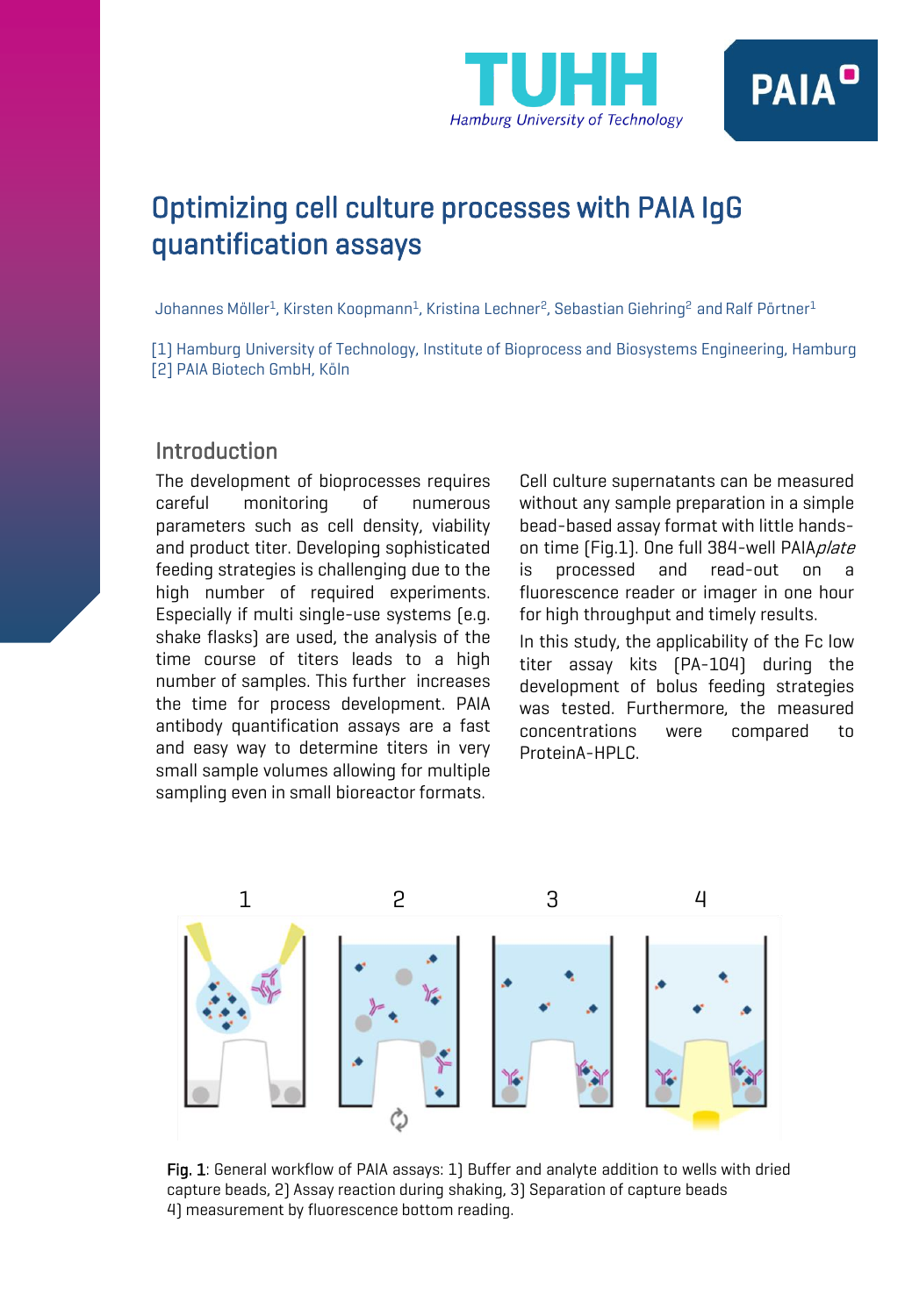### Medium & Pre-culture

IL-8 antibody producing CHO DP-12 cells (kindly provided by Prof. Noll, Bielefeld University) were cultivated in the chemically defined cell culture medium TC-42 (Xell AG) supplemented with  $0.1$  mg mL $^{-1}$ LONG R3 IGF-1, 200 mM methotrexate and 6 mM glutamine (all from Sigma-Aldrich). Cryocultures  $[1 \cdot 10^7$  cells mL $^{-1}]$  were thawed and cultivated in single-use Erlenmeyer baffled flasks (Corning, 40 mL working volume). The incubator (Kuhner LT-X) atmosphere was controlled at 37 °C,  $5$  % CO $_{\rm 2}$ , 85 % humidity, 250 rpm shaking frequency and 12.5 mm shaking diameter.

### PA-104 assay kit

The PAIA-104 is intended for quickly determining IgG concentrations ranging from  $10$ - $100$   $\mu$ g mL<sup>-1</sup> in small sample volumes. The IgG in the sample releases a Fc-specific marker from capture beads, thereby producing a fluorescence signal.

In short, 54 µL of the ready-to-use assay buffer and 6 µL of crude supernatants, previously diluted 1:10 with PBS, was added to the wells. Rituximab (Mabthera™, Roche), was used to calibrate the assay. All standards were prepared in cell culture medium diluted 1:10 with PBS. Assays were measured in triplicates on a Tecan Safire reader, bottom reading (Exc. 640 nm, Em 670~nm).

# Analytics: cell concentration

The total cell concentration was quantified with the Beckmann Z2 particle counter (Beckmann Coulter). Viability was measured with the DAPI method in a flow cytometer (Beckmann coulter).

### Fed-batch experiments

Fed-batch experiments were performed in single-use Erlenmeyer baffled flasks with a starting volume of 30 mL. The incubator and the starting concentrations were the same as explained above. The bolus feed (Chomacs basic feed, Xell AG) was supplemented with varying concentrations of glucose and glutamine. The feeding was started at different time points and feeding was performed daily (bolus) until 50 mL working volume was reached. The different feeding strategies are listed in Table 1.

#### Tab. 1: Bolus feeding strategies

|   | Glucose<br>[MM] | Glutamine<br>[MM] | Start of<br>feeding [h] |
|---|-----------------|-------------------|-------------------------|
| А | 154             | q                 | 48                      |
| в | 111             | 38                | 96                      |
| C | 222             | 38                | 72                      |
| D | 163             | 25                | 72                      |



Fig. 2: Calibration curve of the PA-104 assay kit, screenshot from the PAIA Evaluation software.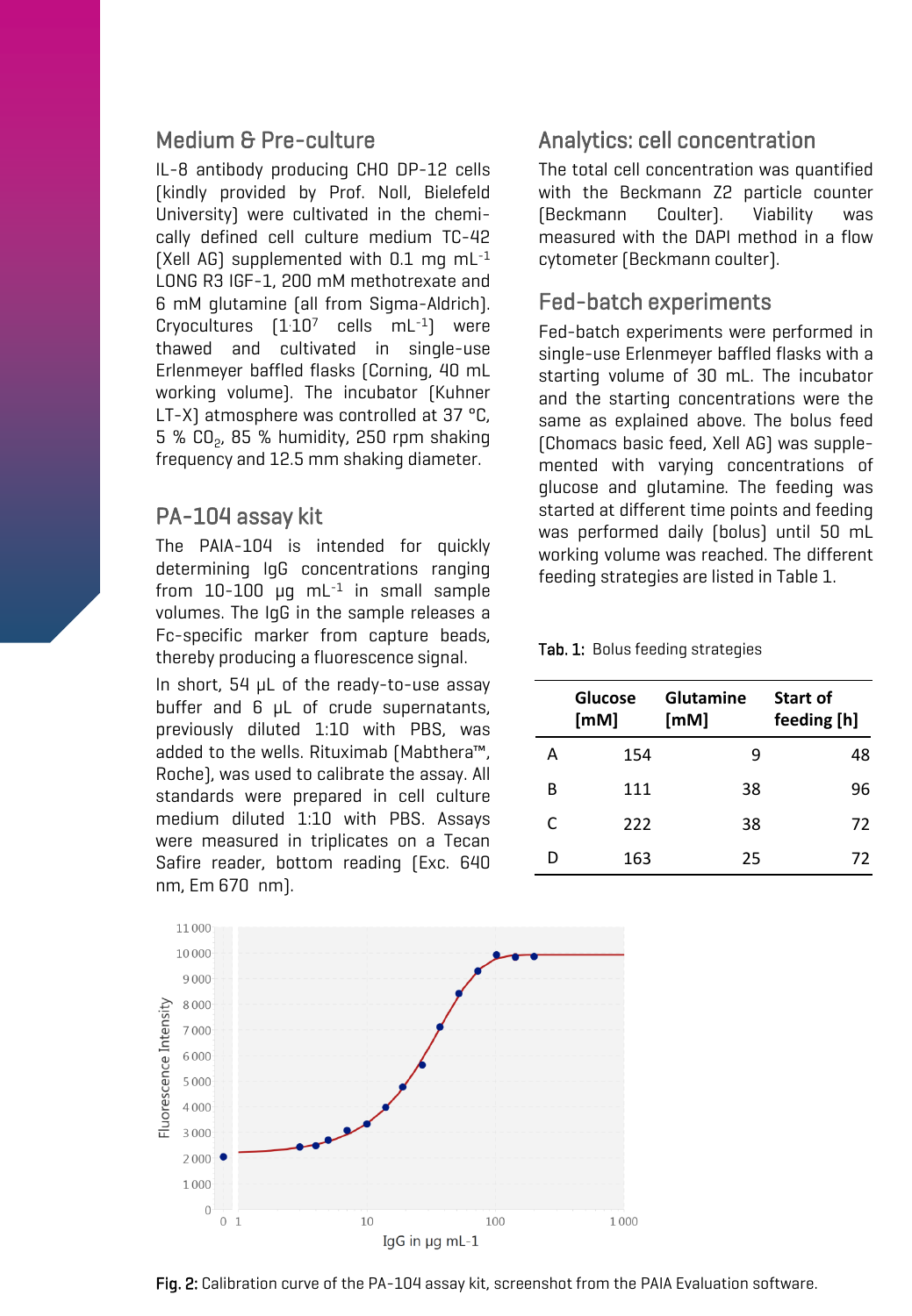### HPLC

The measurements of the IgG with the PA-104 assay were compared to ProteinA-HPLC measurements. A Knauer Smartline HPLC equipped with a Poros-A column (Thermo Fisher Scientific, 0.1 mL) was used in accordance with the manufacturers protocol. Purified water containing 150 mM NaCl and 50 mM  $\mathsf{Na}_2\mathsf{HPO}_4$  (pH  $\,$  7) was used as the mobile phase. The samples were filtered (Cellulose filters, pore size: 0.45 µm) and 50 µL were injected. 100 mM glycin (pH 2.5) was applied to elute the antibody and the UV signal (280 nm) was measured. The system was calibrated with a standard curve of diluted Rituximab and samples were measured in duplicates.

### Results

The highest antibody titer and viable cell concentration  $X_{\nu}$  (B, 260 ma -1 ,  $35.10^6$  cells mL<sup>-1</sup>] resulted from glutamine concentration of 38 mM, a glucose concentration of 111 mM and a starting point of feeding after 96 h. The three other conditions (A,C,D) all achieved very similar but lower cell densities. This resulted in lower IgG titers, especially in the feeding strategy D.

In general, an increase in glucose feed does not correlate with higher titers and cell densities. The starting point of feeding seems to have a stronger effect on the outcome of the shake flask cultivations.



**Fig. 3:** Viable cell density (X $_{\rm v}$ ) and antibody titer with standard deviations, measured with the PA-104 assay kit, for 4 different feeding strategies (see Tab. 1)